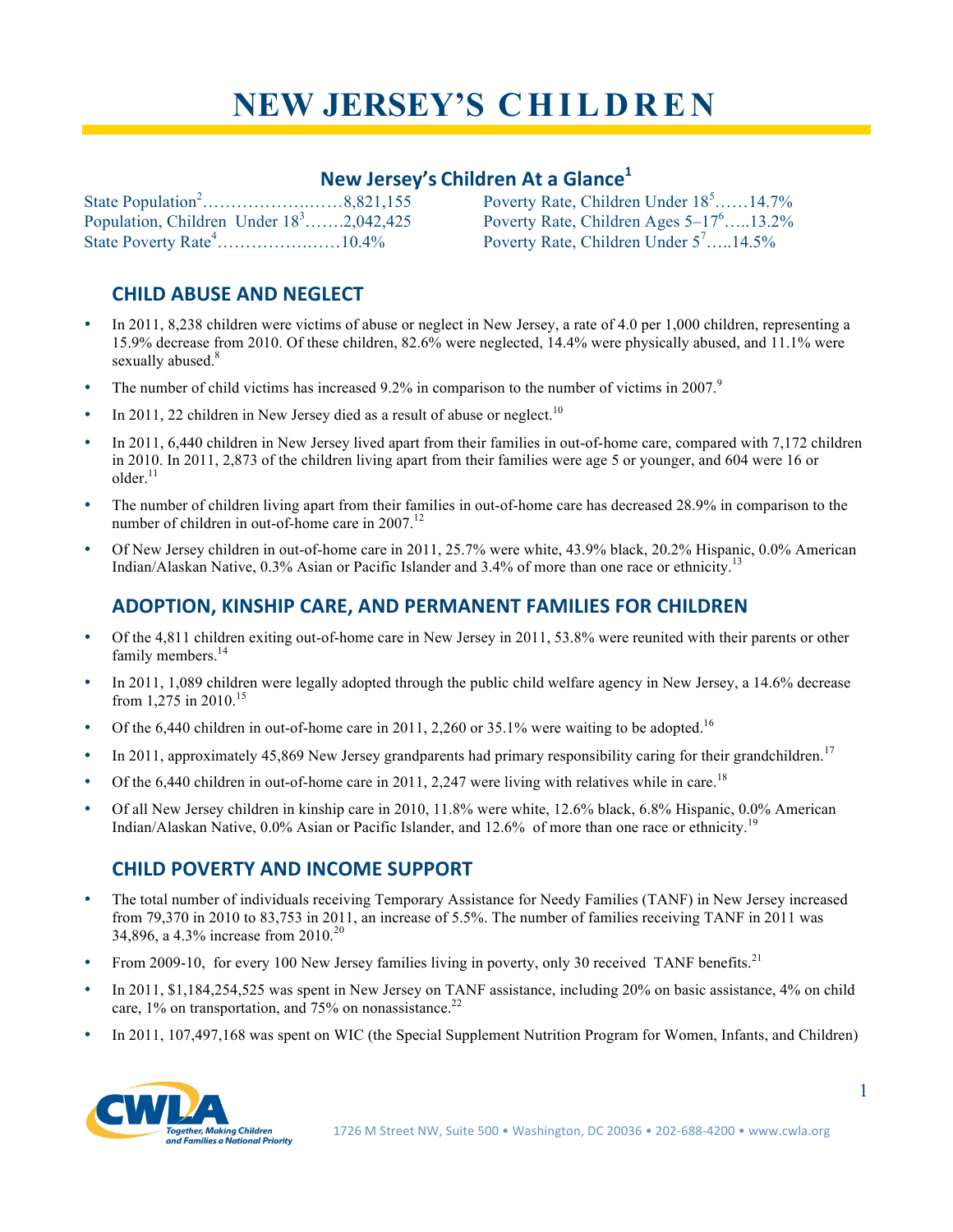in New Jersey, serving  $168,467$  participants.<sup>23</sup>

- In 2011, New Jersey distributed  $$1,111,624,272$  in child support funds, a 1.8% increase from 2010.<sup>24</sup>
- In 2011 in New Jersey, 298,499 low income renter households paid more than half their monthly income in housing costs,  $35\%$  of them are families with children.<sup>25</sup>

### **CHILD CARE AND HEAD START**

- In 2010, New Jersey had a monthly average of 38,400 children served by subsidized child care; 36,200 children received subsidized child care in 2009 and  $35,800$  in 2008.<sup>26</sup>
- In 2012, to be eligible for subsidized child care in New Jersey, a family of three could make no more than \$37,060, which is equivalent to 43% of the state's median income.<sup>27</sup>
- As of early 2012, New Jersey had 10,472 children on its waiting list for child care assistance.<sup>28</sup>
- In 2011, Head Start served 15,966 New Jersey children, a  $7.5\%$  increase from 2010.<sup>29</sup>

#### **HEALTH AND SUBSTANCE ABUSE**

- In 2011, 539,000 children younger than 19 were enrolled in Medicaid in New Jersey—60% of the total number of enrollees in the state. $30$
- In 2011, New Jersey had 198,283 children enrolled in its State Children's Health Insurance Program, a 5.9% increase from 2010, when  $187,211$  children were enrolled.<sup>31</sup>
- In 2011, New Jersey had 190,000 uninsured children, representing 9% of its child population.<sup>32</sup>
- In 2010, 8,814 babies were born weighing less than 2,500 grams in New Jersey.<sup>33</sup>
- In 2010, 456 infants under age 1 died in New Jersey. $34$
- In 2010, the birth rate for teens 15–17 in New Jersey was 10 births per 1,000 girls; for teens 18–19, the rate was 38. This reflects a total rate of 20 births per 1,000 girls ages 15–19.<sup>35</sup>
- Cumulative through 2011, 56,154 adults and adolescents, as well as 816 children younger than 13, were reported as having AIDS in New Jersey.<sup>36</sup>
- In 2009 and 2010, an estimated 42,000 children ages 12–17 and 523,000 adults age 18 and older were dependent on or abusing illicit drugs or alcohol in New Jersey.<sup>37</sup>

#### **VULNERABLE YOUTH**

- In 2011, 497 children aged out of out-of-home care—exited foster care to emancipation—in New Jersey.<sup>38</sup>
- In 2011, 31,000 New Jersey teens ages  $16-19$  were not enrolled in school and were not working.<sup>39</sup>
- In 2011, 113,000 young adults ages 18–24 were not enrolled in school, were not working, and had no degree beyond high school. $40$
- In 2009 and 2010, approximately 26,000 children ages 12–17 in New Jersey needed but had not received treatment for illicit drug use in the past year. $41$
- In 2009 and 2010, approximately 27,000 children ages 12–17 needed but had not received treatment for alcohol use in the past year. $42$
- In 2010, 38 New Jersey children younger than 20 committed suicide, a rate of 1.66 per 100,000 children.<sup>43</sup>

## **JUVENILE JUSTICE AND DELINQUENCY PREVENTION**

In 2010, 52 children under age 19 were killed by a firearm in New Jersey, a 6% increase from 49 in 2009.<sup>44</sup>

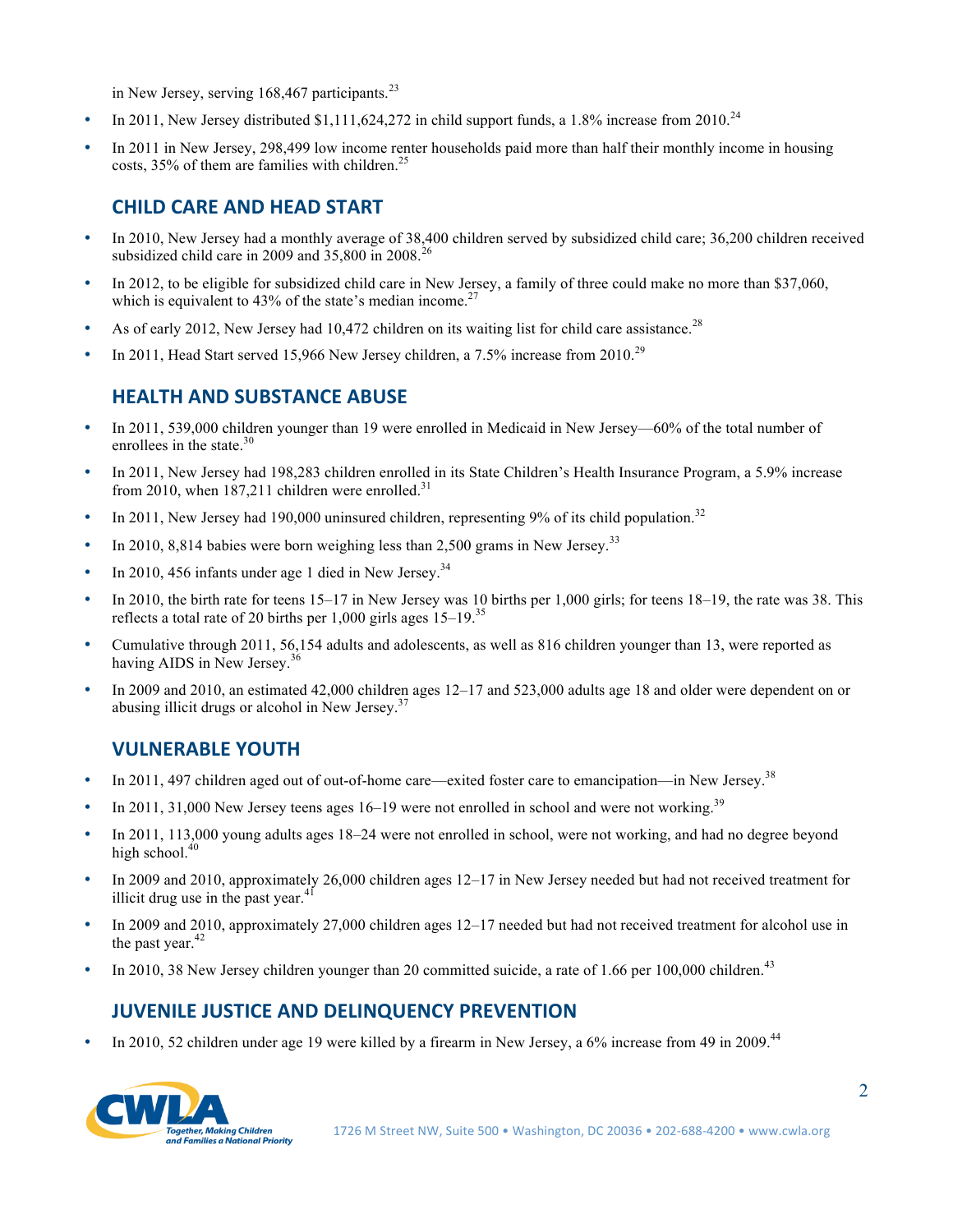- In 2011, 30,690 children younger than 18 were arrested in New Jersey, a 15.0% decrease from 35,989 arrests in 2010. Of the arrests in 2011, 2,011 were for violent crimes. $45$
- In 2010, 1,179 children lived in juvenile correction facilities in New Jersey.<sup>46</sup>

# **CHILD WELFARE WORKFORCE<sup>47</sup>**

- A 2003 General Accounting Office (GAO) report documented that staff shortages, high caseloads, high worker turnover and low salaries impinge on delivering services to achieve safety, permanence, and well being for children.<sup>4</sup>
- The federal Child and Family Service Reviews have clearly demonstrated that the more time a caseworker spends with a child and family, the better the outcomes for those children and families.<sup>49</sup>
- According to the 2003 GAO report, the average caseload for child welfare/foster care caseworkers is 24–31 children; these high caseloads contribute to high worker turnover and insufficient services being provided to children and families. CWLA recommends that foster care caseworkers have caseloads of  $12-15$  children.<sup>50</sup>

## **FUNDING CHILD WELFARE SERVICES FOR NEW JERSEY'S CHILDREN**

- Out of 6,440 children in out-of-home care in New Jersey in 2011, only 3,854, or 60%, received Title IV-E federal foster care assistance.<sup>51</sup>
- In 2010, New Jersey spent \$914,568,776 for child welfare services. Of this amount, \$308,362,634 was from federal funds,  $$606,176,142$  from state funds, and \$0 from local funds.<sup>52</sup>
- In 2010, of the \$308,362,634 in federal funds received for child welfare, \$14,635,869 was from Title IV-E Foster Care and Adoption Assistance, \$11,307,769 came from Title IV-B Child Welfare Services and Promoting Safe and Stable Families, \$100,012,385 was from Medicaid, \$30,810,132 came from Social Services Block Grant, \$12,340,000 was from TANF, and \$7,533,679 came from other federal sources.<sup>53</sup>
- New Jersey received \$90,310,847 in federal funds for IV-E foster care expenditures in 2011, including \$24,943,697 for maintenance payments, \$58,204,566 for administration and child placement, \$2,526,841 for the statewide automated child welfare information system, and \$3,305,417 for training.<sup>54</sup>
- New Jersey received \$53,762,812 in federal funds for IV-E adoption assistance expenditures in 2011, including \$32,940,057 for assistance payments, \$18,795,922 for administration and child placement, and \$1,842,639 for staff and provider training.<sup>55</sup>

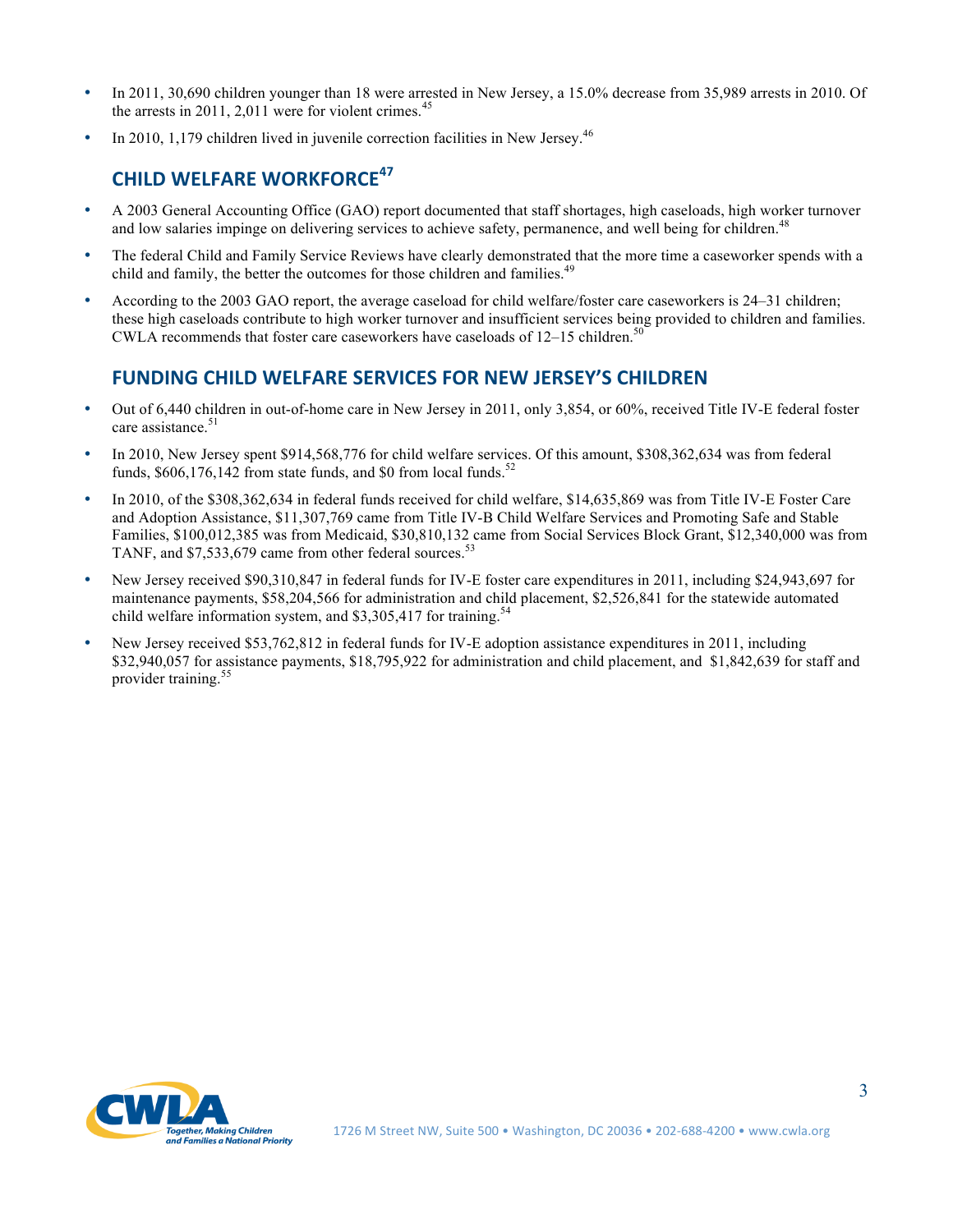| <b>Governor: Chris Christie (R)</b><br>Next Election: 2013<br>www.nj.gov<br>P.O. Box 001, Trenton, NJ 08625<br>Tel: 609-292-6000                                                                                                                                                                                                                        |                |          |          |                         |                      |  |  |
|---------------------------------------------------------------------------------------------------------------------------------------------------------------------------------------------------------------------------------------------------------------------------------------------------------------------------------------------------------|----------------|----------|----------|-------------------------|----------------------|--|--|
|                                                                                                                                                                                                                                                                                                                                                         | <b>Office</b>  | Phone    | Fax      | Website                 | <b>Next Election</b> |  |  |
| Senate:                                                                                                                                                                                                                                                                                                                                                 |                |          |          |                         |                      |  |  |
| Frank R. Lautenberg (D)<br><i>Appropriations</i>                                                                                                                                                                                                                                                                                                        | 324 Hart       | 224-3224 | 228-4054 | Lautenberg.senate.gov   | 2014                 |  |  |
| Robert Menendez (D)<br>Finance                                                                                                                                                                                                                                                                                                                          | 528 Hart       | 224-4744 | 228-2197 | Menendez.senate.gov     | 2018                 |  |  |
| House:                                                                                                                                                                                                                                                                                                                                                  |                |          |          |                         |                      |  |  |
| Robert E. Andrews $(D-1st)$<br>Education & Workforce                                                                                                                                                                                                                                                                                                    | 2265 Rayburn   | 225-6501 | 225-6583 | Andrews.house.gov       | 2014                 |  |  |
| Frank A. LoBiondo $(R-2nd)$                                                                                                                                                                                                                                                                                                                             | 2427 Rayburn   | 225-6572 | 225-3318 | Lobiondo.house.gov      | 2014                 |  |  |
| Jon Daniel Runyan (R-3rd)                                                                                                                                                                                                                                                                                                                               | 1239 Longworth | 225-4765 | 225-0778 | Runyan.house.gov        | 2014                 |  |  |
| Christopher H. Smith $(R-4th)$                                                                                                                                                                                                                                                                                                                          | 2373 Rayburn   | 225-3765 | 225-7768 | Chrissmith.house.gov    | 2014                 |  |  |
| Scott Garrett $(R-5th)$                                                                                                                                                                                                                                                                                                                                 | 2232 Rayburn   | 225-4465 | 225-9048 | Garrett.house.gov       | 2014                 |  |  |
| Frank Jr. Pallone $(D-6th)$<br>Energy & Commerce                                                                                                                                                                                                                                                                                                        | 237 Cannon     | 225-4671 | 225-9665 | Pallone.house.gov       | 2014                 |  |  |
| Leonard Lance $(R-7th)$<br>Energy & Commerce                                                                                                                                                                                                                                                                                                            | 133 Cannon     | 225-5361 | 225-9460 | Lanace.house.gov        | 2014                 |  |  |
| Albio Sires $(D-8th)$                                                                                                                                                                                                                                                                                                                                   | 2342 Rayburn   | 225-7919 | 226-0792 | Sires.house.gov         | 2014                 |  |  |
| Bill Jr. Pascrell (D-9 <sup>th</sup> )<br>Ways & Means                                                                                                                                                                                                                                                                                                  | 2370 Rayburn   | 225-5751 | 225-5782 | Pascrell.house.gov      | 2014                 |  |  |
| Donald M. Payne $(D-10^{th})$                                                                                                                                                                                                                                                                                                                           | 103 Cannon     | 225-3436 | 225-4160 | Payne.house.gov         | 2014                 |  |  |
| Rodney Frelinghuysen (R-11 <sup>th</sup> )<br>Appropriations                                                                                                                                                                                                                                                                                            | 2306 Rayburn   | 225-5034 | 225-3186 | Frelinghuysen.house.gov | 2014                 |  |  |
| Rush D. Holt (D-12 <sup>th</sup> )<br>Education & Workforce                                                                                                                                                                                                                                                                                             | 1214 Longworth | 225-5801 | 225-6025 | Holt.house.gov          | 2014                 |  |  |
| <b>Key Committee Jurisdictions</b><br>Senate H.E.L.P.: CAPTA; Child Care & Head Start; ESEA<br>Senate Judiciary: Juvenile Justice<br>Senate Finance: Child Welfare Reform; Medicaid & Mental Health; SSBG Child Welfare Services & Promoting Safe and Stable<br>Families; TANF<br>House Education & the Workforce: CAPTA; Child Care & Head Start; ESEA |                |          |          |                         |                      |  |  |

*House Judiciary:* Juvenile Justice

*House Ways & Means:* Child Welfare Reform, SSBG, CWS & PSSF, TANF *House Energy & Commerce:* Medicaid & Mental Health

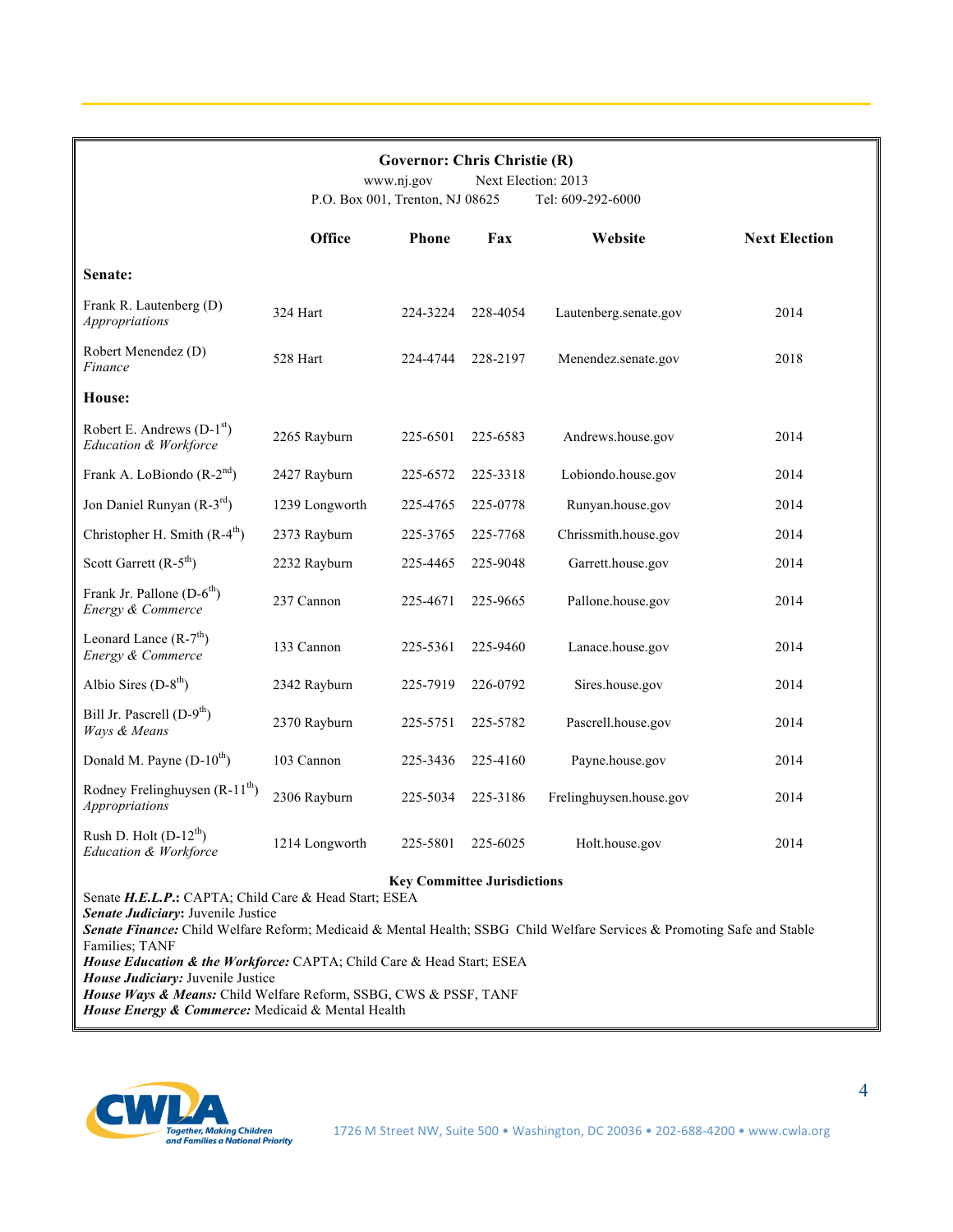#### **NOTES AND REFERENCES**

6 Ibid

 $<sup>7</sup>$  Ibid.</sup>

8 Administration on Children, Youth, and Families. (2012). *Child Maltreatment 2012: Report from the States to the National Child Abuse and Neglect Data System: Table 3-3: Child Victims, 2011 & Table 3-8: Maltreatment Types of Victims, 2011.* Retrieved February 13, 2013 from http://www.acf.hhs.gov/sites/default/files/cb/cm11.pdf

Note: The percent difference is a CWLA calculation.

9 Administration on Children, Youth, and Families. (2012). *Child Maltreatment 2011: Reports from the States to the National Child Abuse and Neglect Data System: Table 3-3: Child Victims, 2011.* Retrieved January 25, 2013 from http://www.acf.hhs.gov/sites/default/files/cb/cm11.pdf.

Administration on Children, Youth, and Families. (2007). *Child Maltreatment 2007: Reports from the States to the National Child Abuse and Neglect Data System: Table 3-3: Victimization Rates, 2003-2007.* Retrieved February 11, 2013 from http://archive.acf.hhs.gov/programs/cb/pubs/cm07/cm07.pdf. Note: The percentage difference is a CWLA calculation.

<sup>10</sup> Administration on Children, Youth, and Families. (2012). *Child Maltreatment 2011: Reports from the States to the National Child Abuse and Neglect Data System: Table 4-2, Child Fatalities, 2007-2011. Retrieved January* 

<sup>11</sup> Special tabulation of the Adoption and Foster Care Analysis Reporting System (AFCARS) by National Data Archive for Child Abuse and Neglect (NDACAN) and CWLA.

<sup>12</sup> Administration on Children, Youth, and Families (n.d.). *Foster Care FY2003-FY2011 Entries, Exits, and Numbers of Children In Care on the Last Day of Each Federal Fiscal year.* Retrieved February 11, 2013 from http://www.acf.hhs.gov/sites/default/files/cb/entryexit2011.pdf. Note: The percent difference is a CWLA calculation.

<sup>13</sup> Special tabulation of AFCARS by NDACAN and CWLA.

<sup>14</sup> Special tabulation of AFCARS by NDACAN and CWLA.

<sup>15</sup> Administration for Children and Families. (2012). *Adoptions of children with public child welfare agency involvement by state*. Retrieved February 11, 2013 from http://www.acf.hhs.gov/sites/default/files/cb/adoptchild11.pdf.

Note: The percent difference is a CWLA calculation.

Special tabulation of AFCARS by NDACAN and CWLA.

17 U.S. Census Bureau*.* (2011). Quick Links to Nation or State level Profiles: *American Community Survey, Data Profile. Selected Social Characteristics in the United States: 2011*. Retrieved February 11, 2013 from http://www.census.gov/acs/www/.

<sup>18</sup> Special tabulation of AFCARS by NDACAN and CWLA.

20 U.S. Administration for Children and Families, Office of Family Assistance. (2012).TANF: Total Number of Recipients*.* Retrieved February 11, 2013 from http://www.acf.hhs.gov/programs/ofa/resource/2011-recipient-tan .

U.S. Administration for Children and Families, Office of Family Assistance. (2011). TANF: Total Number of Recipients. Retrieved February 11, 2013 from http://www.acf.hhs.gov/programs/ofa/resource/2010-recipients-tanf.

Note: The percent differences are CWLA special tabulations.

<sup>21</sup> Center on Budget and Policy Priorities. (2012) *TANF Weakening as a Safety Net for Poor Families: Appendix Table B1: TANF Cases to Families with Children in Poverty Ratios, 1994-95 to 2009-10.* Retrieved January 30, 2013 from http://www.cbpp.org/cms/index.cfm?fa=view&id=3700.

<sup>22</sup> Administration for Children and Families. (2012). *Fiscal Year 2011 TANF Financial Data: Table B.1: Summary of Federal TANF and State MOE Expenditures in FY 2011.* Retrieved January 30, 2013 from http://www.acf.hhs.gov/programs/ofa/resource/tanf-financial-data-fy-2011.

Administration for Children and Families. (2012). *Fiscal Year 2010 TANF Financial Data: Table B.2: Federal TANF and State MOE Expenditures on Assistance in FY2011.* Retrieved December 21, 2011 from http://www.acf.hhs.gov/programs/ofa/resource/tanf-financial-data-fy-2011. Administration for Children and Families. (2012). *Fiscal Year 2010 TANF Financial Data: Table B.3: Federal TANF and State MOE Expenditures on Non-Assistance in FY 2011.* Retrieved December 21, 2011 from http://www.acf.hhs.gov/programs/ofa/resource/tanf-financial-data-fy-2011.

Note: The percents are a CWLA calculation. 23 Food and Nutrition Service. (2013). *Program Data: WIC Program: Food Costs .* Retrieved January 30, 2013 from http://www.fns.usda.gov/pd/24wicfood\$.htm.

Food and Nutrition Service. (2013). Program Data: *WIC Program: Total Participation.* Retrieved January 30, 2013 from http://www.fns.usda.gov/pd/26wifypart.htm.<br>Note: All program data can be accessed at http://www.fns.usda.gov/pd/wicmain.htm.

<sup>24</sup> Administration for Children and Families, Office of Child Support Enforcement. (2012). Preliminary Report FY 2011: State Boxscores for FY 2011. Retrieved January 30, 2013 from http://www.acf.hhs.gov/programs/css/resource/fy2011-preliminary-report-state-box-scores.

25 Center on Budget and Policy Priorities. (2011). *National and State Housing Data Factsheet, Spreadsheet with State-by-State Rental Assistance Data: Federal Rental Assistance in the United States and U.S. Territories.* Retrieved January 30, 2013 from



 $\frac{1}{1}$ <sup>1</sup> "At A Glance" statistics are from 2011.

<sup>2</sup> U.S. Census Bureau (2011). Quick Links to Nation or State level Profiles: *ACS Demographic and Housing Estimates: 2011 American Community Survey 1-year estimates.* Retrieved on January 18, 2013 from http://www.census.gov/acs/www/.

<sup>&</sup>lt;sup>3</sup> Ibid.

<sup>4</sup> U.S. Census Bureau (2011). Quick Links to Nation or State level Profiles: *Selected Economic Characteristics, 2011 American Community Survey 1-year*  estimates. Retrieved January 18, 2013 from http://www.census.gov/acs/www/

<sup>&</sup>lt;sup>5</sup> Ibid.

<sup>&</sup>lt;sup>19</sup> Ibid. Note: Total percentage may not equal 100 because the race/ethnicity of some children was not reported or missing. Percentages are a CWLA calculation.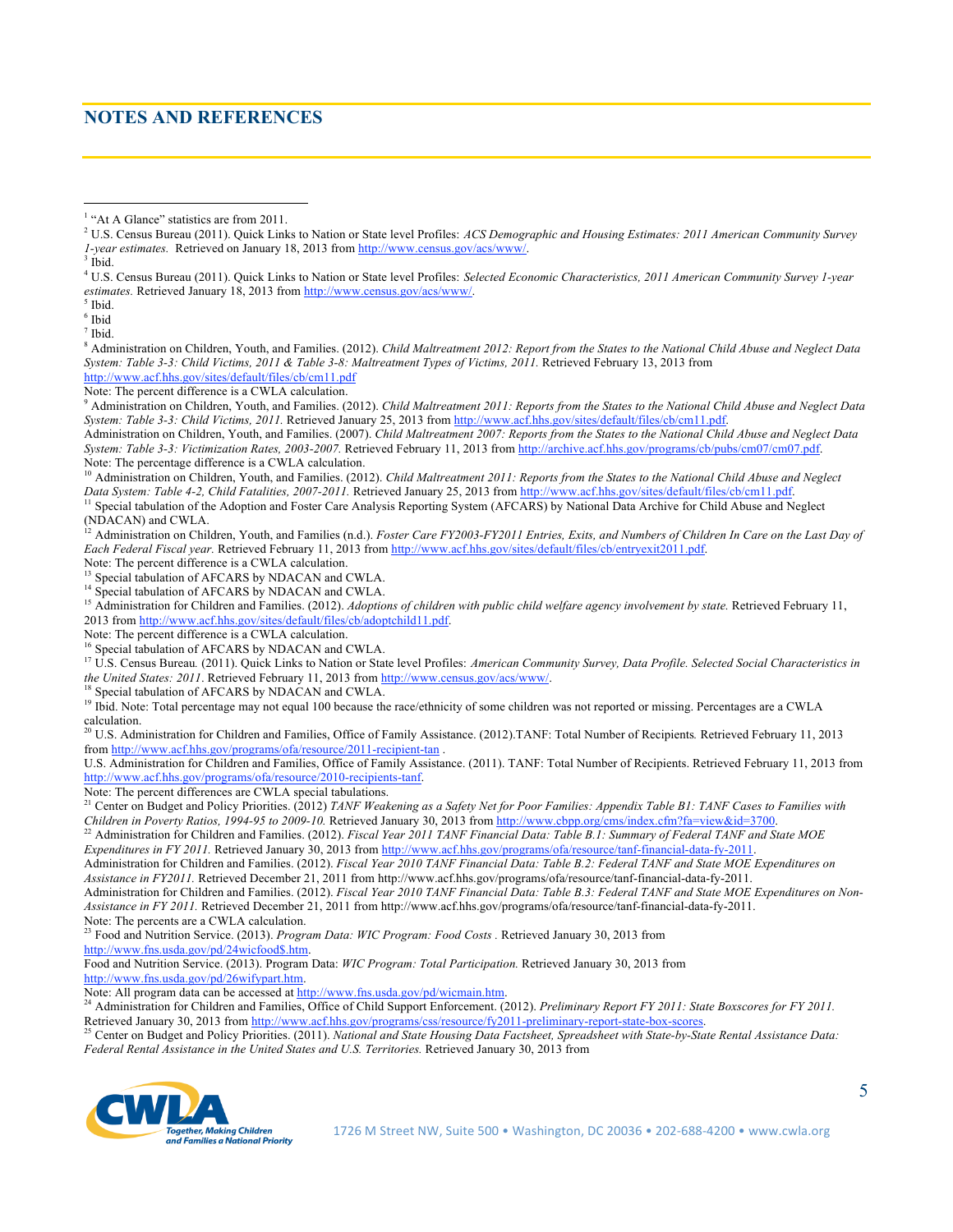http://www.cbpp.org/cms/index.cfm?fa=view&id=3586.

 $\overline{a}$ 

Note: Factsheet retrieved from http://www.cbpp.org/files/2011-state-fact-sheets-public.xls and data tabulated by CBPP from 2011 American Community Survey data.

26 Administration on Children and Families, Office of Child Care. (2011). 2010 *CCDF Data Tables (Preliminary Estimates); Table 1: Average Monthly Adjusted Number of Children and Families Served.* Retrieved January 30, 2013 from http://www.acf.hhs.gov/programs/occ/resource/ccdf-data-10acf800 preliminary.

Administration on Children and Families, Office of Child Care (2011). 2009 *CCDF Data Tables (Final); Table 1: Average Monthly Adjusted Number of Children and Families Served.* Retrieved January 30, 2013 from http://www.acf.hhs.gov/programs/occ/resource/ccdf-data-09acf800-final.

Administration on Children and Families, Office of Child Care. (2010). *FFY 2008 CCDF Data Tables (Final) Table 1: Average Monthly Adjusted Number of Children and Families Served.* Retrieved January 30, 2013 from http://www.acf.hhs.gov/programs/occ/resource/ccdf-data-08acf800-final.

27 Schulman, K. & Blank, H. (2012). *State Child Care Assistance Policies 2012: Reduced Support for Families in Challenging Times: Table 1A: Income Eligibility Limits for a Family of Three in 2011 and 2012.* Retrieved February 11, 2013 from

http://www.nwlc.org/sites/default/files/pdfs/NWLC2012\_StateChildCareAssistanceReport.pdf.

<sup>28</sup> Schulman, K. & Blank, H. (2012). *State Child Care Assistance Policies 2012: Reduced Support for Families in Challenging Times: Table 2: Waiting Lists* for Child Care Assistance. Retrieved February 11, 2013 from http://www.nwlc.org/sites/default/files/pdfs/NWLC2012\_StateChildCareAssistanceReport.pdf.<br><sup>29</sup> Administration for Children and Families, Office of Head Start. (20 from http://eclkc.ohs.acf.hhs.gov/hslc/mr/factsheets/2011-hs-program-factsheet.html.

Administration for Children and Families, Office of Head Start. (2011). *Head Start Program Fact Sheet, Fiscal Year 2010.* Retrieved February 13, 2013 from http://eclkc.ohs.acf.hhs.gov/hslc/mr/factsheets/fHeadStartProgr.htm.

Note: The percent difference is a CWLA calculation.

30 Henry J. Kaiser Family Foundation . (2012). *Monthly Medicaid Enrollment for Children (in thousands).* Retrieved February 20, 2013 from http://www.statehealthfacts.org/comparemaptable.jsp?ind=612&cat=4.

Henry J. Kaiser Family Foundation. (2012.) *Monthly Medicaid Enrollment (in thousands).* Retrieved February 20, 2013 from http://www.statehealthfacts.org/comparemaptable.jsp?ind=774&cat=4

<sup>31</sup> Center for Medicare and Medicaid Services. (2012.). *FY 2011 Number of Children Ever Enrolled Year-CHIP by Program Type*. Retrieved March 7, 2013 from http://www.medicaid.gov/Medicaid-CHIP-Program-Information/By-Topics/Childrens-Health-Insurance-Program-CHIP/Downloads/FY\_2011\_State\_Total\_CHIP-Table\_-final\_02102012.pdf

<sup>32</sup> U.S. Census Bureau. (2012). *Table HIB-5. Health Insurance Coverage Status and Type of Coverage by State—Children Under 18: 1999 to 2011.* Retrieved March 1, 2013 from http://www.census.gov/hhes/www/hlthins/data/historical/files/hihistt5B.xls

<sup>33</sup> Annie E. Casey Foundation. (n.d.). *Kids Count. Data Across States: Rankings/Maps/Trends by Topic: Low-birth weight babies (Number)- 2010. Retrieved March 1, 2013 from. http://datacenter.kidscount.org/data/acrossstate* 

<sup>34</sup> Murphy, S., Xu, J., & Kochanek, K. (2012). National Vital Statistics Report: Deaths: Preliminary Data for 2010-Table I. Total count of records and percent completeness of preliminary files of infant deaths and deaths to those aged 1 year and over: United States, each state and territory, preliminary 2010*.* Retrieved March 7, 2013 from http://www.cdc.gov/nchs/data/nysr/nysr60/nysr60\_04.pdf.<br><sup>35</sup> Martin, J., Hamilton, B., Ventura, S., Osterman, M., Wilson, E., Mathew, T.J.. (2012). National Vital Statistics Report: Births: Fin

*12. Birth rate, by age of mother : United States, each state and territory, 2010.–*. Retrieved March 7, 2013 from http://www.cdc.gov/nchs/data/nvsr/nvsr61/nvsr61\_01.pdf.

<sup>36</sup> Centers for Disease Control and Prevention. (2011). *HIV/AIDS Surveillance Report, 2011. Vol. 23: Table 20: Stage 3 (AIDS), by area of residence, 2011 and cumulative—United States and 6 dependent areas.* Retrieved March 1, 2013 from

http://www.cdc.gov/hiv/surveillance/resources/reports/2011report/pdf/2011\_HIV\_Surveillance\_Report\_vol\_23.pdf#Page=69

37 Substance Abuse and Mental Health Services Administration, Office of Applied Studies. (n.d.). *State Estimates of Substance Use & Mental Health from the 2009-2010 National Surveys on Drug Use and Health: Table 20-.Dependence or Abuse of Illicit Drugs or Alcohol in the Past Year,* by Age Group and State: Estimated Numbers (in Thousands), Annual Averages Based on 2009 and 2010 NSDUHs

Retrieved March 1, 2013 from http://www.samhsa.gov/data/NSDUH/2k10State/NSDUHsae2010/NSDUHsaeCountTabs2010.htm. 38 Special tabulation of AFCARS by NDACAN and CWLA.

39 Annie E. Casey Foundation. (n.d.). *Kids Count*: *Data Across States: Rankings/Maps/Trends by Topic: Teens ages 16 to 19 not attending school and not working (Number) - 2011.* Retrieved February 14, 2013 from

http://datacenter.kidscount.org/data/acrossstates/Rankings.aspx?loct=2&by=a&order=a&ind=5062&dtm=11482&tf=867.<br><sup>40</sup> Annie E. Casey Foundation (n.d.). *Kids Count. Data Across States: Rankings/Maps/Trends by Topic: Persons working, and no degree beyond High School (Number) - 2011.* Retrieved February 14, 2013 from

http://datacenter.kidscount.org/data/acrossstates/Rankings.aspx?loct=2&by=a&order=a&ind=5063&dtm=11484&tf=867.<br><sup>41</sup> Substance Abuse and Mental Health Services Administration, Office of Applied Studies. (n.d.). State Estima the 2009-2010 National Surveys on Drug Use and Health: Table 21-*Needing But Not Receiving Treatment for Illicit Drug Use in the Past Year, by Age Group and State: Estimated Numbers (in Thousands), Annual Averages Based on 2009 and 2010 NSDUHs*. Retrieved February 20, 2013 from http://www.samhsa.gov/data/NSDUH/2k10State/NSDUHsae2010/NSDUHsaeCountTabs2010.htm.<br><sup>42</sup> Substance Abuse and Mental Health Services Administration, Office of Applied Studies. (n.d.). State Estimates of Substance Use & Menta

the 2009-2010 National Surveys on Drug Use and Health: Table 22 - *Needing But Not Receiving Treatment for Alcohol Use in the Past Year, by Age Group and State: Estimated Numbers (in Thousands), Annual Averages Based on 2009 and 2010 NSDUHs*. Retrieved February 20, 2013 from http://www.samhsa.gov/data/NSDUH/2k10State/NSDUHsae2010/NSDUHsaeCountTabs2010.htm.

43 National Center for Injury Prevention and Control: Data & Statistics (WISQARS). (n.d.). *Suicide Injury Deaths and Rates per 100,000: All Races, Both*  Sexes, Ages 0 to 19. Retrieved March 13, 2013, from http://www.cdc.gov/injury/wisqars/fatal injury reports.html.<br><sup>44</sup> National Center for Injury Prevention and Control: Data & Statistics (WISQARS). (n.d.). Firearm Deaths a

*Ages 0 to 19.* Retrieved March 18, 2013 from http://www.cdc.gov/injury/wisqars/fatal\_injury\_reports.html.

Note: The percent difference is a CWLA calculation.

45 Federal Bureau of Investigation. (2012). *Crime in the United States 2011: Table 69: Arrests by State, 2011.* Retrieved February 27, 2013 from http://www.fbi.gov/about-us/cjis/ucr/crime-in-the-u.s/2011/crime-in-the-u.s.-2011/tables/table 69 arrest by state 2011.xls.